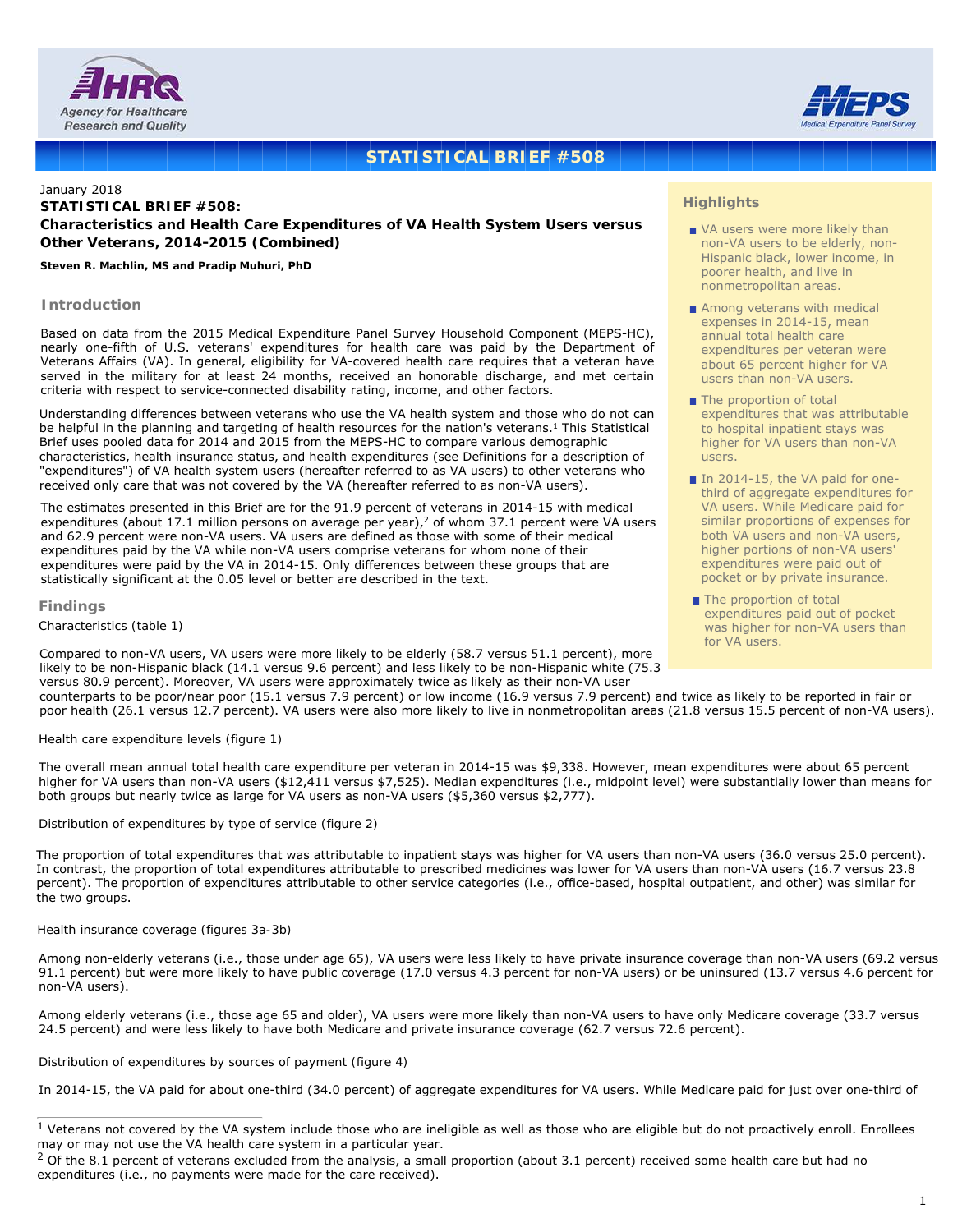<span id="page-1-0"></span>users was paid by private insurance (41.0 versus 13.3 percent for VA users). Moreover, the proportion of non-VA users' expenditures that was paid out of pocket was twice as large as for VA users (14.6 versus 7.3 percent). expenditures among both VA and non-VA users (36.6 and 39.5 percent, respectively), a substantially higher proportion of expenditures for non-VA

## **Data Source**

The estimates in this Statistical Brief are based on data from the MEPS 2015 Full Year Consolidated Data File (HC-181) and the MEPS 2014 Full Year Consolidated Data File (HC-171) combined (supplemented with information on location of residence obtained from restricted use geocoded files). These files are available at[: https://meps.ahrq.gov/mepsweb/data\\_stats/download\\_data\\_files.jsp.](https://meps.ahrq.gov/mepsweb/data_stats/download_data_files.jsp)

## **Definitions**

#### *Expenditures*

Expenditures include total direct payments from all sources to hospitals, physicians, home health providers (agency and paid independent providers), dental providers, pharmacies and other types of health care providers (e.g., physical therapists, chiropractors, optometrists, etc.), and miscellaneous expenses reported by respondents in the MEPS-HC (ambulance services and glasses). Expenditures for hospital-based services include those for both the facility and separately billed physician services.

#### *Veterans with expenditures*

All sample persons who were reported as having been honorably discharged (HONRDC31=1 or HONRDC42=1 or HONRDC53=1) from active duty in the Armed Forces and having some medical expenditures during the year (TOTEXPyy>0) were included in the analysis. These individuals were further classified as VA users or non-VA users as follows:

- *VA users*: Those with some payments made by VA/CHAMPVA for their care during the year (TOTVAyy>0).
- *Non-VA users*: Those with no payments made by VA/CHAMPVA for their care during the year (TOTVAyy=0).

#### *Service type*

- *Office-based provider visits*: Expenses for visits to both physician and non-physician medical providers seen in office settings.
- *Hospital inpatient stays*: Room and board and all hospital diagnostic and laboratory expenses associated with the basic facility charge, payments for separately billed physician inpatient services, and some emergency room expenses incurred immediately prior to inpatient stays. *Hospital outpatient visits*: Expenses for visits to both physicians and other medical providers seen in hospital outpatient departments, including
- payments for services covered under the basic facility charge and those for separately billed physician services.
- *Prescribed medicines*: Expenses for all prescribed medications that were initially purchased or refilled during the year, as well as expenses for diabetic supplies.
- *Other includes*:
	- *Emergency room visits*: Payments for services covered under the basic facility charge and those for separately billed physician services, but excluding expenses for emergency room services that are included in a hospital inpatient admission.
	- *Dental visits*: Payments for services to any type of dental care provider, including general dentists, dental hygienists, dental technicians, dental surgeons, orthodontists, endodontists, and periodontists.
	- Expenses for home health care services and for miscellaneous medical equipment and supplies captured in the MEPS-HC.

#### *Health insurance status*

Individuals under age 65 were classified in the following three insurance categories, based on household responses to health insurance status questions:

- *Any private health insurance*: Individuals who, at any time during the year, had insurance that provides coverage for hospital and physician care (other than Medicare, Medicaid, or other public hospital/physician coverage) were classified as having private insurance. Coverage by TRICARE (Armed Forces-related coverage) was also included as private health insurance. Insurance that provides coverage for a single service only, such as dental or vision coverage, was not included.
- *Public coverage only*: Individuals were considered to have public coverage only if they met both of the following criteria: 1) They were not covered by private insurance at any time during the year, 2) they were covered by any of the following public programs at any point during the year: Medicare, Medicaid, or other public hospital/physician coverage.
- *Uninsured*: The uninsured were defined as people not covered by private hospital/physician insurance, Medicare, TRICARE, Medicaid, or other public hospital/physician programs at any time during the entire year or period of eligibility for the survey.

Individuals age 65 and older were classified into the following three insurance categories, based on household responses to health insurance status questions:

- *Medicare and private insurance*: This category includes people classified as Medicare beneficiaries and covered by Medicare and a supplementary private policy.
- *Medicare and other public insurance*: This category includes people classified as Medicare beneficiaries who met both of the following criteria: 1) They were not covered by private insurance at any point during the year, 2) They were covered by one of the following public programs at any point during the year: Medicaid, other public hospital/physician coverage.
- *Medicare only*: This category includes people classified as Medicare beneficiaries but not classified as Medicare and private insurance or as Medicare and other public insurance. This group includes people who were enrolled in Medicare HMOs and people who had Medicare fee-forservice coverage only.

#### *Sources of payment*

- Out of pocket: This category includes expenses paid by the user or other family member.
- Private insurance: This category includes payments made by insurance plans covering hospital and medical care (excluding payments from Medicare, Medicaid, and other public sources). Payments from Medigap plans or TRICARE (Armed Forces-related coverage) are also included.
- Medicare: Medicare is a federally financed health insurance plan for persons age 65 and older, persons receiving Social Security disability payments, and persons with end-stage renal disease. Medicare Part A, which provides hospital insurance, is automatically given to those who are eligible for Social Security. Medicare Part B provides supplementary medical insurance that pays for medical expenses and can be purchased for a monthly premium. Medicare Part D provides optional coverage for prescribed medicines.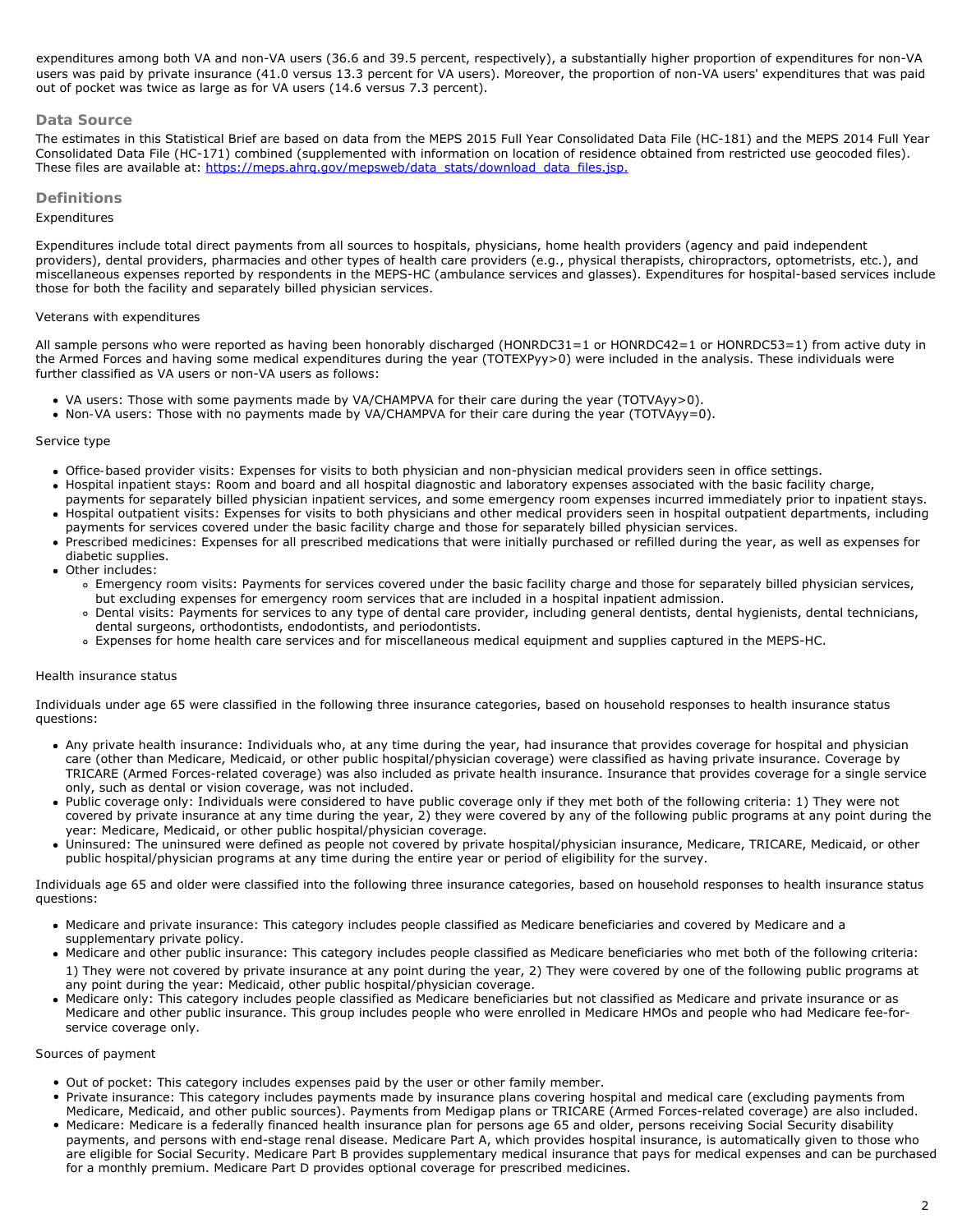- *VA*: This category includes payments from the Department of Veterans Affairs (except TRICARE) and includes CHAMPVA.
- *Other sources*: This category includes payments from Medicaid and CHIP which are means-tested government programs jointly financed by federal and state funds; other federal sources (Indian Health Service, military treatment facilities, and other care provided by the federal government); various state and local sources (community and neighborhood clinics, state and local health departments, and state programs other than Medicaid/CHIP); Workers' Compensation; various unclassified sources (e.g., automobile, homeowner's, or other liability insurance, and other miscellaneous or unknown sources); Medicaid/CHIP payments reported for persons who were not reported as enrolled in the Medicaid or CHIP programs at any time during the year; and private insurance payments reported for persons without any reported private health insurance coverage during the year.

#### *Poverty status*

Veterans were classified into the following four groups based on the percentage of the federal poverty level for total family income (which is adjusted for family size and composition):

- *Poor/Near poor*: Less than 125 percent of the federal poverty level
- *Low income*: 125 percent up to 200 percent of the federal poverty level
- *Middle income*: 200 percent up to 400 percent of the federal poverty level
- *High income*: Greater than or equal to 400 percent of the federal poverty level

#### *Location of residence*

Based on definitions for 2013 from the Office of Management and Budget, MEPS-HC respondents who resided in counties that were part of metropolitan statistical areas (MSAs) were classified as metropolitan area residents while those residing in counties designated as micropolitan or other noncore areas were classified as nonmetropolitan residents.

## **About MEPS-HC**

MEPS-HC is a nationally representative longitudinal survey that collects detailed information on health care utilization and expenditures, health insurance, and health status, as well as a wide variety of social, demographic, and economic characteristics for the U.S. civilian noninstitutionalized population. It is cosponsored by the Agency for Healthcare Research and Quality and the National Center for Health Statistics.

## **References**

The following publication contains extensive information on the demographics and health care needs of the current and future U.S. veteran population:

*Current and Projected Characteristics and Unique Health Care Needs of the Patient Population Served by the Department of Veterans Affairs*. Santa Monica, CA. RAND Corporation (sponsored by the Department of Veterans Affairs), 2015. [https://www.rand.org/pubs/research\\_reports/RR1165z1.html](https://www.rand.org/pubs/research_reports/RR1165z1.html)

The following reports contain information on the survey and sample designs for the MEPS Household and Medical Provider Components (HC and MPC, respectively). Data collected in these two components are used jointly to derive MEPS health care expenditure data:

Cohen, J. *Design and Methods of the Medical Expenditure Panel Survey Household Component*. MEPS Methodology Report No. 1. AHCPR Pub. No. 97-0026. Rockville, MD. Agency for Healthcare Policy and Research, 1997. [http://www.meps.ahrq.gov/mepsweb/data\\_files/publications/mr1/mr1.pdf](http://www.meps.ahrq.gov/mepsweb/data_files/publications/mr1/mr1.pdf)

Ezzati-Rice, T.M., Rohde, F., Greenblatt, J. *Sample Design of the Medical Expenditure Panel Survey Household Component, 1998-2007*. Methodology Report No. 22. March 2008. Agency for Healthcare Research and Quality, Rockville, MD. [http://www.meps.ahrq.gov/mepsweb/data\\_files/publications/mr22/mr22.pdf](http://www.meps.ahrq.gov/mepsweb/data_files/publications/mr22/mr22.pdf)

Machlin, S.R., Chowdhury, S.R., Ezzati-Rice, T., DiGaetano R., Goksel H., Wun L.-M., Yu W., Kashihara D. *Estimation Procedures for the Medical Expenditure Panel Survey Household Component*. Methodology Report No. 24. September 2010. Agency for Healthcare Research and Quality, Rockville, MD[. http://www.meps.ahrq.gov/mepsweb/data\\_files/publications/mr24/mr24.pdf](http://www.meps.ahrq.gov/mepsweb/data_files/publications/mr24/mr24.pdf)

Stagnitti, M.N., Beauregard, K., Solis, A. *Design, Methods, and Field Results of the Medical Expenditure Panel Survey Medical Provider Component (MEPS MPC)-2006 Calendar Year Data*. Methodology Report No. 23. November 2008. Agency for Healthcare Research and Quality, Rockville, MD. [http://www.meps.ahrq.gov/mepsweb/data\\_files/publications/mr23/mr23.pdf](http://www.meps.ahrq.gov/mepsweb/data_files/publications/mr23/mr23.pdf)

The following report contains information on the metropolitan/nonmetropolitan classification scheme used for this report:

Ingram, D.D., Franco, S.J. *2013 N*CHS Urban-Rural Classification Scheme for Counties. National Center for Health Statistics. *Vital Health Stat* 2(166). 2014.

## **Suggested Citation**

Machlin, S. and Muhuri, P. *Characteristics and Health Care Expenditures of VA Health System Users versus Other Veterans, 2014-2015 (Combined)*. Statistical Brief #508. January 2018. Agency for Healthcare Research and Quality, Rockville, MD. [http://www.meps.ahrq.gov/mepsweb/data\\_files/publications/st508/stat508.pdf](/mepsweb/data_files/publications/st508/stat508.pdf)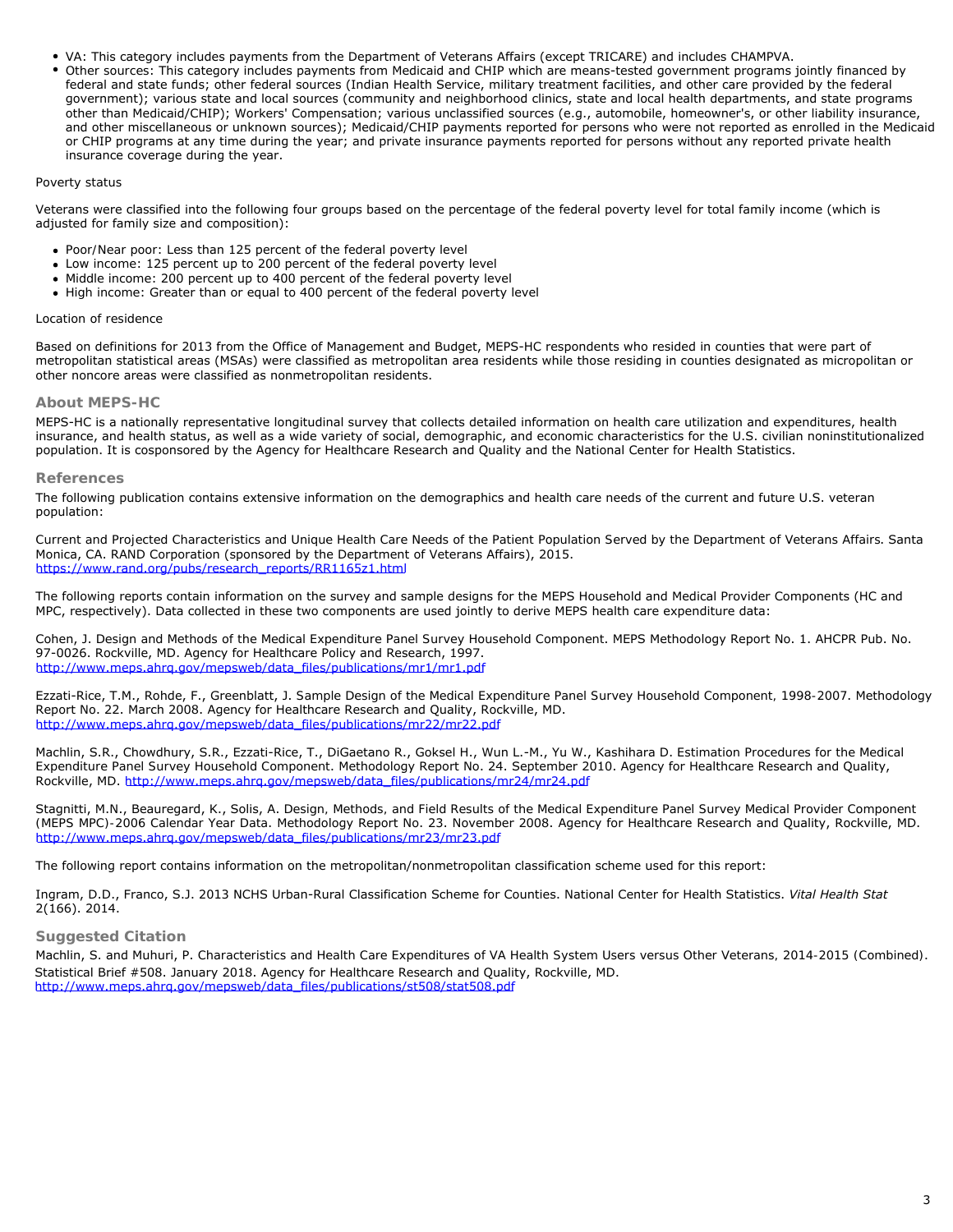AHRQ welcomes questions and comments from readers of this publication who are interested in obtaining more information about access, cost, use, financing, and quality of health care in the United States. We also invite you to tell us how you are using this Statistical Brief and other MEPS data and tools and to share suggestions on how MEPS products might be enhanced to further meet your needs. Please email us at [MEPSProjectDirector@ahrq.hhs.gov](mailto:MEPSProjectDirector@ahrq.hhs.gov) or send a letter to the address below:

Joel Cohen, PhD, Director Center for Financing, Access, and Cost Trends Agency for Healthcare Research and Quality 5600 Fishers Lane Rockville, MD 20857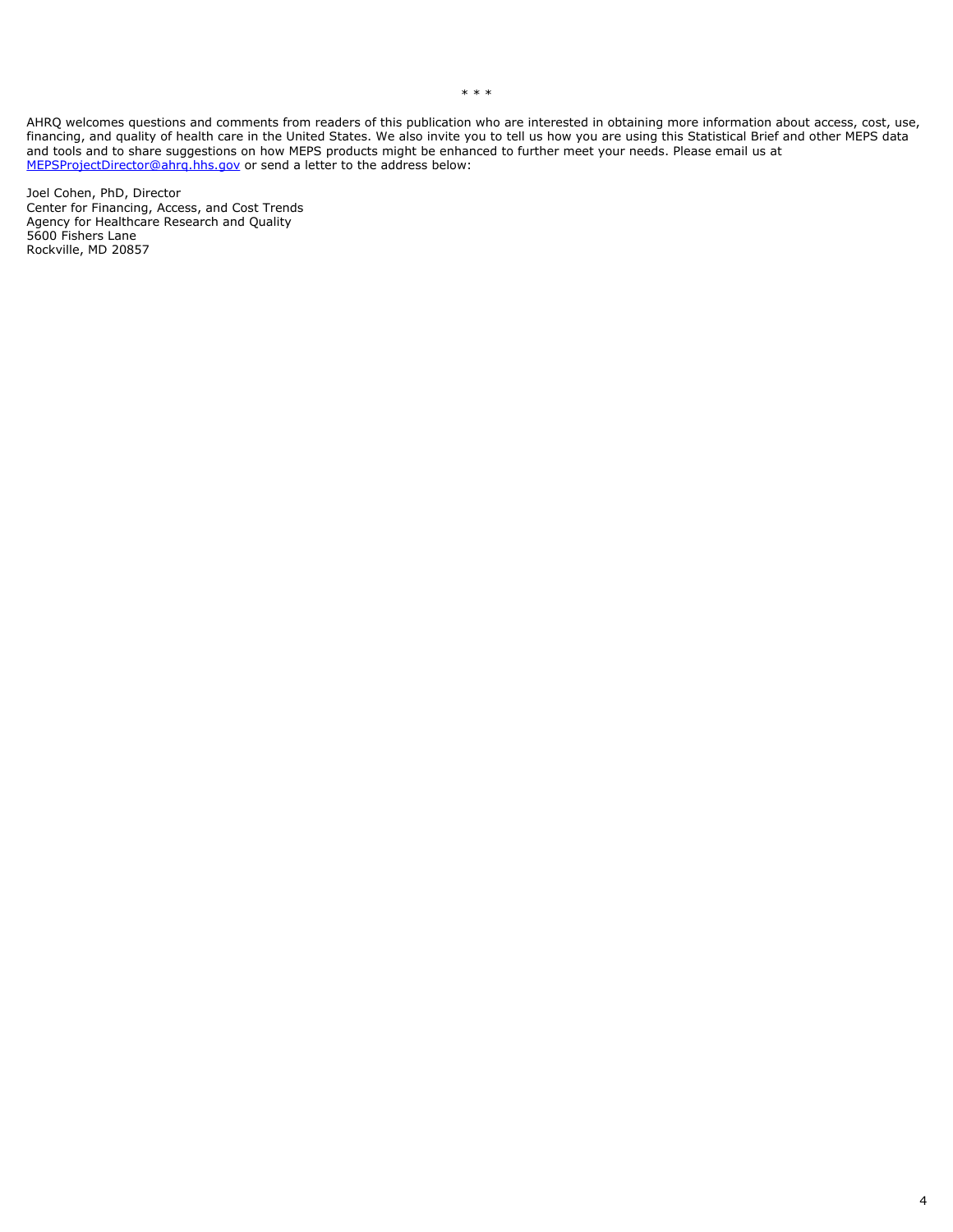## **Table 1. Selected characteristics of veterans with health care expenses by VA user status, 2014-15 (combined)**

| Characteristic                 | <b>All veterans</b> | <b>VA users</b> | <b>Non-VA users</b> |
|--------------------------------|---------------------|-----------------|---------------------|
| <b>Total</b>                   | 100%                | 100%            | 100%                |
| Age                            |                     |                 |                     |
| 18-64 Years                    | 46.1%               | 41.3%           | 48.9%               |
| 65+ Years                      | 53.9%               | 58.7%           | 51.1%               |
| Gender                         |                     |                 |                     |
| Male                           | 91.5%               | 92.5%           | 91.0%               |
| Female                         | 8.5%                | 7.5%            | 9.0%                |
| Race/ethnicity                 |                     |                 |                     |
| Hispanic                       | 5.0%                | 5.6%            | 4.7%                |
| White, non-Hispanic            | 78.8%               | 75.3%           | 80.9%               |
| Black, non-Hispanic            | 11.3%               | 14.1%           | 9.6%                |
| Asian, non-Hispanic            | 1.4%                | 0.9%            | 1.7%                |
| Other, non-Hispanic            | 3.5%                | 4.2%            | 3.2%                |
| <b>Poverty level</b>           |                     |                 |                     |
| Poor/near poor                 | 10.6%               | 15.1%           | 7.9%                |
| Low income                     | 11.2%               | 16.9%           | 7.9%                |
| Middle income                  | 27.5%               | 29.5%           | 26.4%               |
| High income                    | 50.6%               | 38.6%           | 57.8%               |
| <b>Perceived health status</b> |                     |                 |                     |
| Fair/poor                      | 17.7%               | 26.1%           | 12.7%               |
| Good/very good/excellent       | 82.3%               | 73.9%           | 87.3%               |
| <b>Location of residence</b>   |                     |                 |                     |
| Metropolitan                   | 82.1%               | 78.2%           | 84.5%               |
| Nonmetropolitan                | 17.9%               | 21.8%           | 15.5%               |

Note: Percentages may not add to 100 because of rounding.

Source: Agency for Healthcare Research and Quality, Medical Expenditure Panel Survey, Household Component, 2014-2015.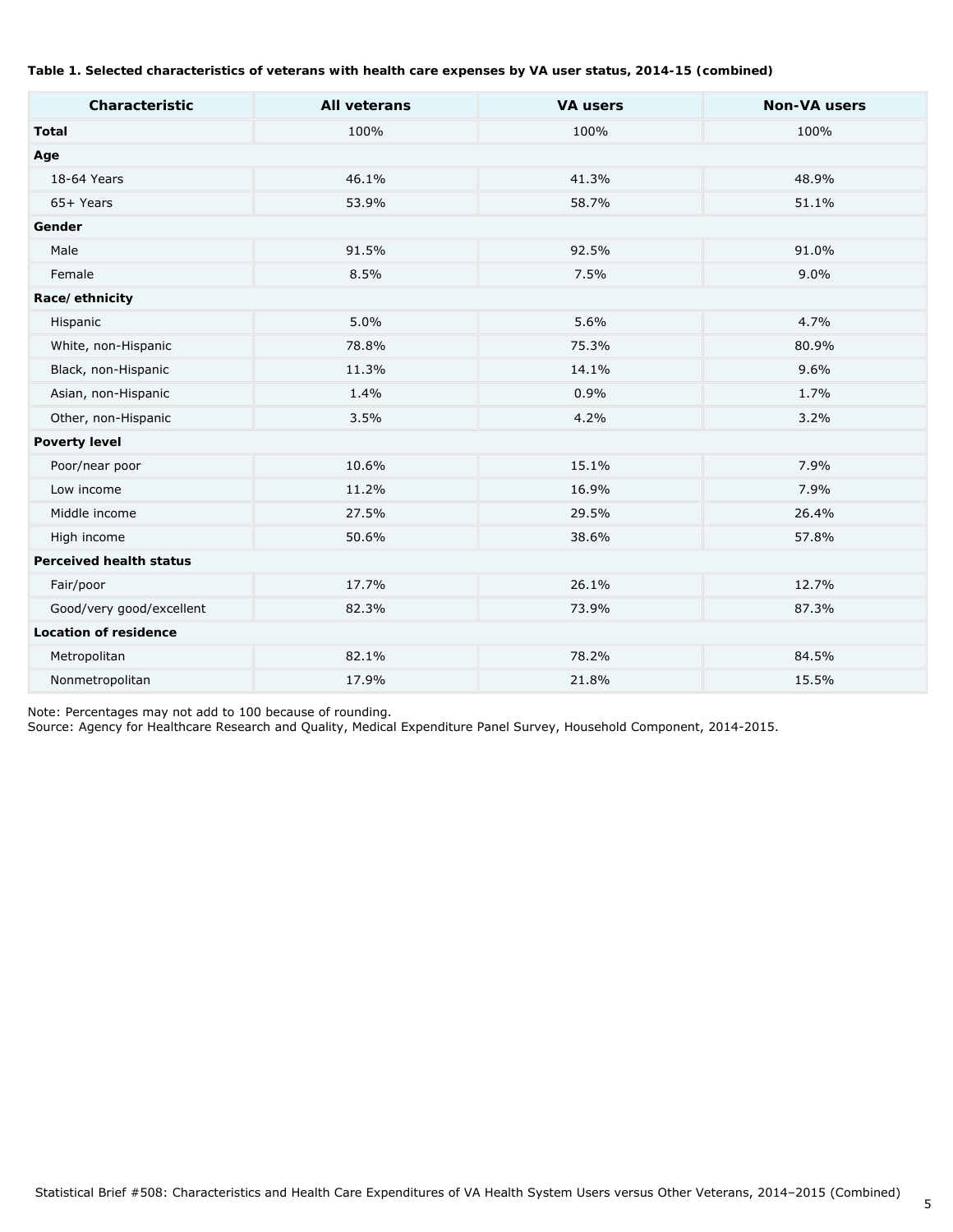

# Figure 1. Mean and median medical expenditures among veterans with some expenses by VA user status, 2014-15 (combined)



Source: Agency for Healthcare Research and Quality, Medical Expenditure Panel Survey, Household Component, 2014-2015.

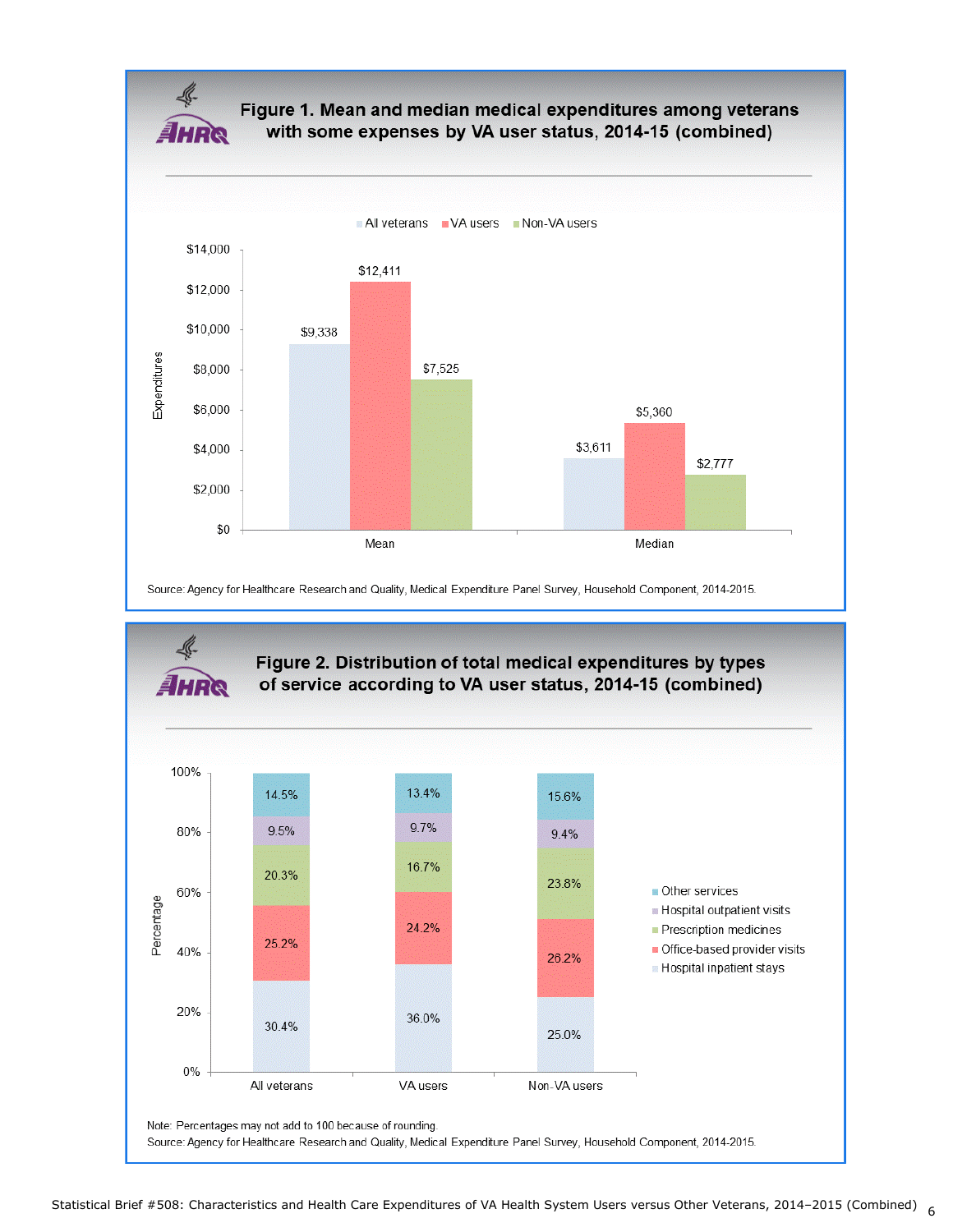

Source: Agency for Healthcare Research and Quality, Medical Expenditure Panel Survey, Household Component, 2014-2015.